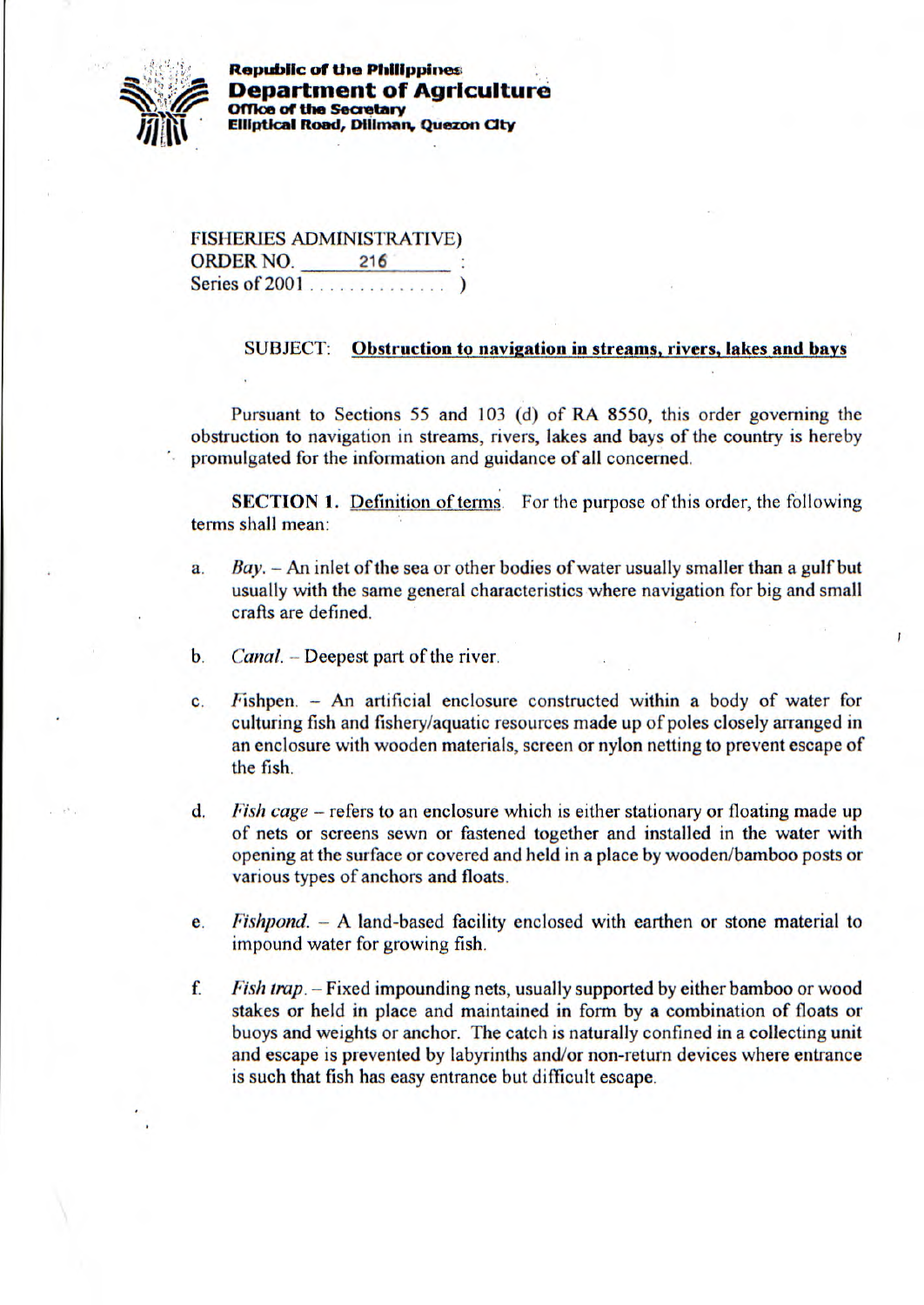- *g. Fisheries Structures.* All forms of water and land-based fisheries structures stationary or movable including but not limited to fish cages, fish pens, fishponds, fish corrals, and fish shelters which may obstruct the free navigational passage of any water craft along defined waterways or impede the flow of tide to and from the area.
- *h. Lake.* An inland body of water, an expanded part of a river, a reservoir formed by a dam, or a lake basin intermittently or permanently covered by water where designated navigational passages are defined.
- i. *Obstruction to free flow of tide.* - All forms of water and land based structures constructed within one-fourth (¼) distance along one side of streams and river embankments, whether permanent or movable which impede the free flow of tide to and from the area causing water stagnation and pollution and eventually causing fish kill.
- *Obstruction to navigation.* All forms of water-based structures, whether j. permanent or movable, which obstruct the free navigational passages of water transportation in waterways.
- k. *River. A* natural surface stream of water of considerable volume and a permanent or seasonal flow where navigational lanes are defined.
- *Streams. A* body of running water flowing in a channel on the surface of the  $\mathbf{I}$ . ground, which could be a portion of a river, lake or bay.
- m. *Tide.* The alternating rise and fall of the surface water of the ocean, gulf, bays, estuaries connected with the ocean caused by the gravitational pull of the sun and the moon.

SECTION 2. Prohibition. - It shall be unlawful for any person, lessee, licensee or permittee, to undertake or place any construction which will obstruct the free navigation in any stream, river, lake or bays flowing through or adjoining fish pens, fish traps and fishponds or impede the flow of the tide to and from the area. Any obstruction made in violation thereof shall be removed upon the order of the Secretary of Agriculture in coordination with other government agencies concerned at the expense of the lessee, licensee or occupants thereof, whenever applicable.

SECTION 3. Penalty. - Violation of this order shall hold the offender liable to prosecution and upon conviction shall suffer the penalty from two thousand (P2,000.00) pesos to ten thousand (P10,000.00) pesos or imprisonment from one month and one day to six (6) months or both such fine and imprisonment in the discretion of the court.